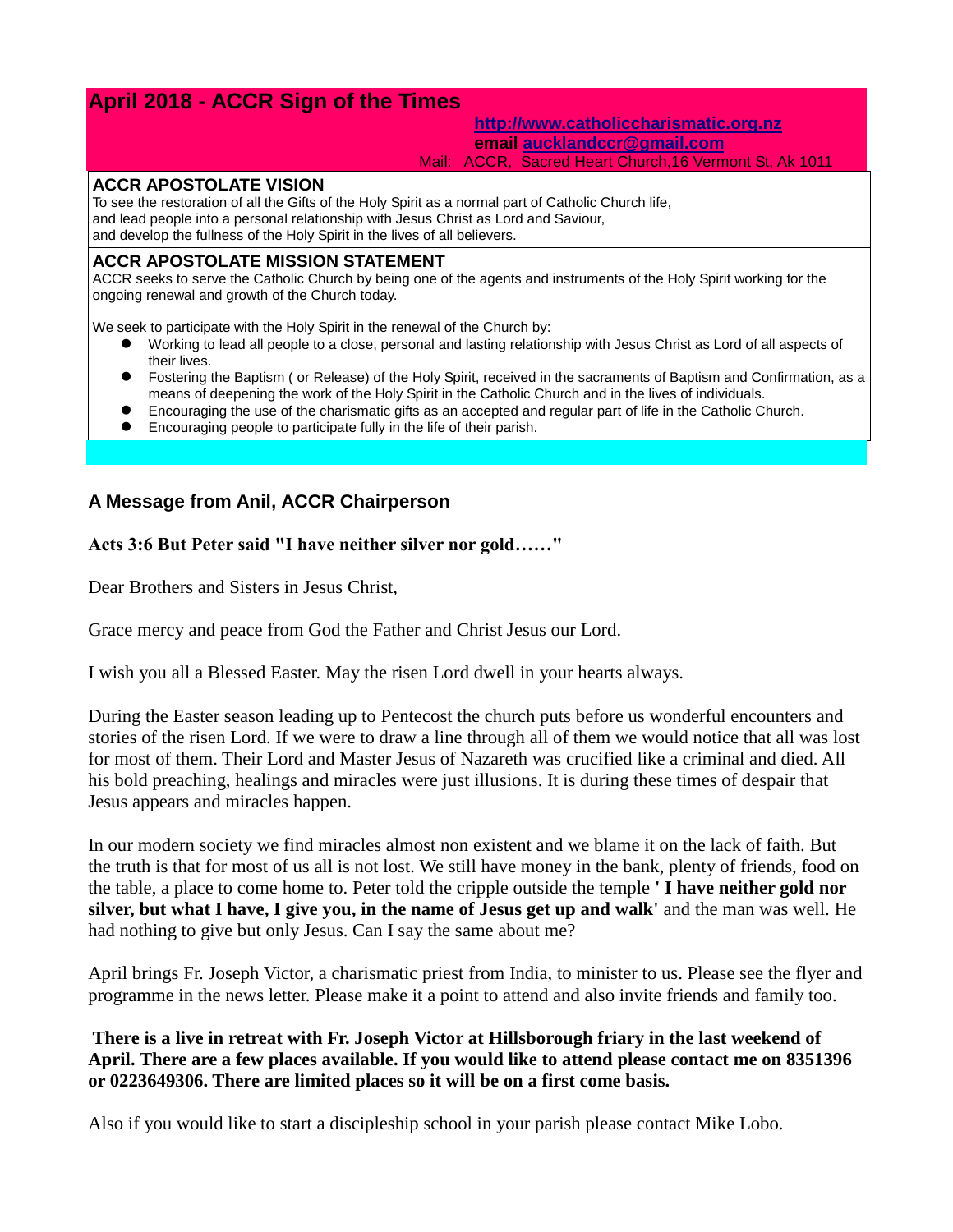Once again thank you for all your efforts in spreading the kingdom.

Continue to keep the renewal and the programmes in your prayers.

God bless,

**Anil.**

# **Calendar these CCR dates (for more information see below or in later newsletters)**

**April 8th: Movie- Paul the Apostle of Christ, at Bridgeway theatre, 4pm.**

**April 16th - May 28th: Life in the Spirit Seminar:** St Johns, Mairangi Bay. Mondays 7- 9pm,

**Apr 15 - 30: Fr Joseph Victor:** available for teachings, masses and spiritual direction.

**April18th:** 7.30pm Teaching on Prophecy at JGS prayer group meeting, St Vincent de Paul Church, Milford

**April 25th:** 7-9pm mass at St Dominics, Blockhouse Bay. Theme - forgiveness.

**May 2nd:** 7-9pm mass at Holy Cross, Henderson. Theme - forgiveness.

**April 21-22:** Couples Retreat St Josephs Church, Takapuna.

Sat 21st: 9am - 5pm, Sun 22nd" 12pm - 5pm

**May 20: Pentecost:** 4-6pm, Lamb of God invite us all to join them at Christ the King Parish, Owairaka for Praise and Worship, prayer and fellowship.

**June 9, 16, 23 and 30th: Life in the Spirit Seminar: 7pm** run by St. Vincent de Paul Prayer Group (SVDP) **at St. Vincent de Paul Church, Milford.**

**July 27 - 29: Dove Camp Auckland :** 

**Aug 18: Breakthrough Concert:** 

**Sept 28-30: Joshua Camp:** MAX18NZ National Catholic Mens Camp at Kings College,

Otahuhu at [www.max18nz.info](https://max18nz.us11.list-manage.com/track/click?u=e18eab0c2ef3f49b33b96ee7b&id=1c847e9037&e=b79ca322dc)

# **Scroll down for more information**

**Movie - Paul the Apostle of Christ:** 4pm on Sunday April 8th, Bridgeway theatre, Northcote. \$20 includes one treat -small popcorn, icecream or non-alcoholic drink. Tickets available from Olivia 0221994444 or from Olivia at the theatre until sold out.. All welcome. **See the poster attached.**

**This is a Fundraiser for Jesus the Good Shepherd prayer group for outreach activities.**

**Fr Joseph Victor:** will be back in Auckland from Apr 15 - 30 and is available for teachings, masses and spiritual direction. **See poster attached**

**April18th:** 7.30pm Teaching on Prophecy at JGS prayer group meeting, St Vincent de Paul Church, Milford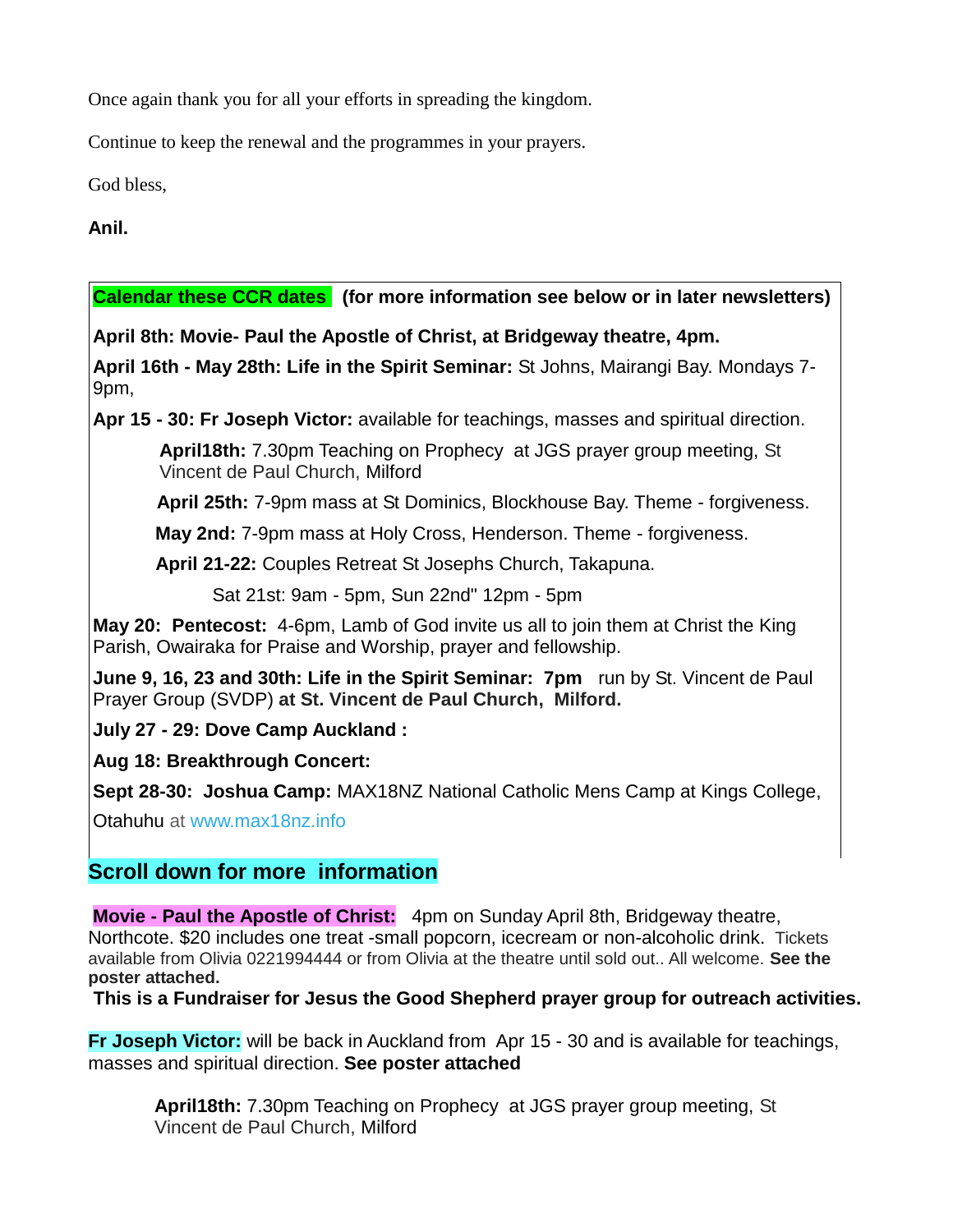**April 25th:** 7-9pm mass at St Dominics, Blockhouse Bay. Theme - forgiveness.

**May 2nd:** 7-9pm mass at Holy Cross, Henderson. Theme - forgiveness.

**April 21-22:** Couples Retreat St Josephs Church, Takapuna.

Sat 21st: 9am - 5pm, Sun 22nd" 12pm - 5pm.

**Please contact Mary Pudota if you want more information, mary.pudota2[@anz.com](http://anz.com/)**

**April 28-30: Live in retreat with Fr. Joseph Victor at Hillsborough friary There are a few places available. If you would like to attend please contact Anil on 8351396 or 0223649306. There are limited places so it will be on a first come basis.**

# **Life in the Spirit Seminars: Please keep these seminars and their leaders in Prayer.**

1. **April 16 - May 28:** Mondays 7-9pm at St Johns, East Coast Bays parish organised by Jesus the Good Shepherd prayer group mission team. All welcome. **See poster attached.**

2. **June 9th - 30th:** at Milford Church. A Life in the Spirit Seminar organised by St Vincent de Paul prayer group, 4 Saturday evenings from 7pm.

# **Attend a Life in the Spirit Seminar and EXPERIENCE THE POWER OF GOD'S LOVE**

**A Life in the Spirit Seminar will assist you:**

•**to experience the power of God's love**

•**to deepen your relationship with God**

•**to know Jesus as a personal friend**

•**to understand more about the power of the Holy Spirit**

•**to develop your prayer life**

•**to witness to others**

•**to recognise and develop your spiritual gifts**

•**to connect to the power of the Holy Spirit**

### **The experiences of participants in a Life in the Spirit Seminar include:**

•**deep inner peace**

•**a deep conviction of God's personal love for them**

•**a revitalised prayer life**

•**a hunger for God's word and an increased understanding of it**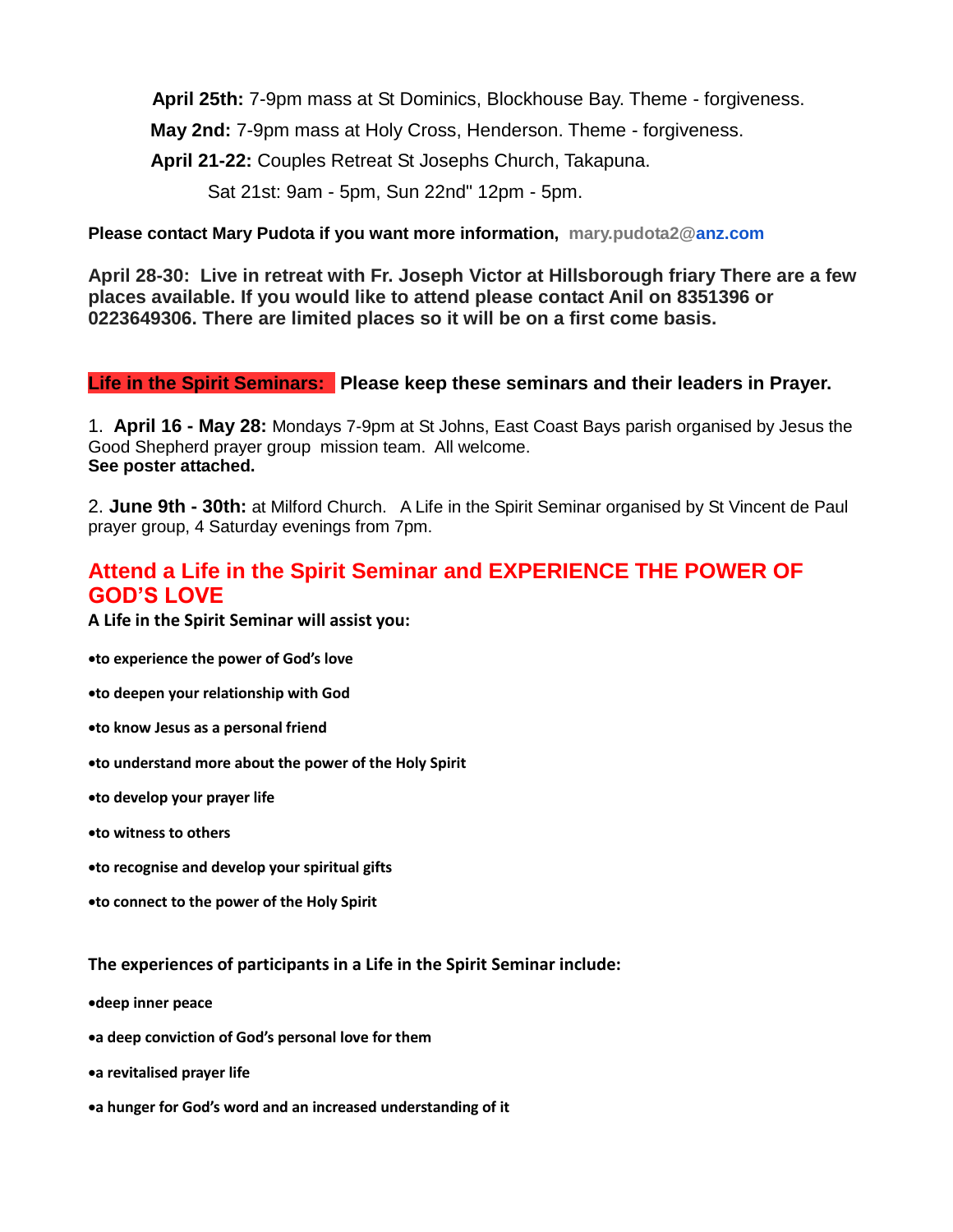•**spiritual and physical healing**

•**a better understanding of the charismatic gifts (1 Corinthians 12:7-11)**

•**a new ability to love and forgive others**

#### •**a deeper appreciation of the Sacraments**

# **For a testimony from a participant in an October 2016 Life in the Spirit Seminar**

See http://www.catholiccharismatic.org.nz/life-in-the-spirit-seminar/

### Invitations from St Vincent de Paul prayer group:

Everyone is welcome to join them for their Bible Study and teachings.

## **1 Bible Study Program**

# **The Bread of Life (The Holy Eucharist)**

6 Sessions with Deacon David Marshall (from ECB Parish) (14 April, 12 May, 14 July, 11 Aug., 08 Sept., & 13 Oct. 2018) Session 1: 14 April 2018; Saturday; 7.30PM St. Vincent de Paul Church, Milford

# **2. Saint Padre Pio** 28 April 2018; Saturday; 7.30PM

St. Vincent de Paul Church, Milford

# **2018 Breakthrough Concert**

# **18th August from 7 pm at Bruce Mason Centre, Takapuna**

The BreakThrough concert returns with the best contemporary and timeless Christian music, dance and drama.

## **Presented by Auckland Catholic Charismatic Renewal in association with Jesus the Good Shepherd prayer group.**

# **This time the theme is 'The battle rages on… but the war is won'.**

**Participation in BreakThrough** – We need singers, dancers and actors. We look forward to strong support from our renewal members. Contact [engelbert.dsouza@yahoo.com.](mailto:engelbert.dsouza@yahoo.com)

**Sponsorship and donations**: - Sponsorship forms will be sent out with next months' newsletter. Donations are welcome and needed for us to break even. You can make your donations to the ACCR account 03 0275 0340098 02.

If you or someone you know could support or sponsor the Breakthrough Concert, please contact [engelbert.dsouza@yahoo.com](mailto:engelbert.dsouza@yahoo.com) or call Engelbert on 021 023 46853

# **We look forward to your support.**

### RIP Mary-Rose Webb

With deep regret we announce the death of Mary-Rose Webb.

### Mary-Rose died at peace just after sundown on Holy Thursday. **A Requiem Mass will be celebrated on Saturday, 7th April, at 11 am at St John's Church, [180 Centreway Rd. Orewa.](https://maps.google.com/?q=180+Centreway+Rd.+Orewa&entry=gmail&source=g)**

Mary Rose was the first president of Dove Catholic Fellowship for Women. She and her husband Fred have been faithful supporters of Dove and Joshua Fellowships.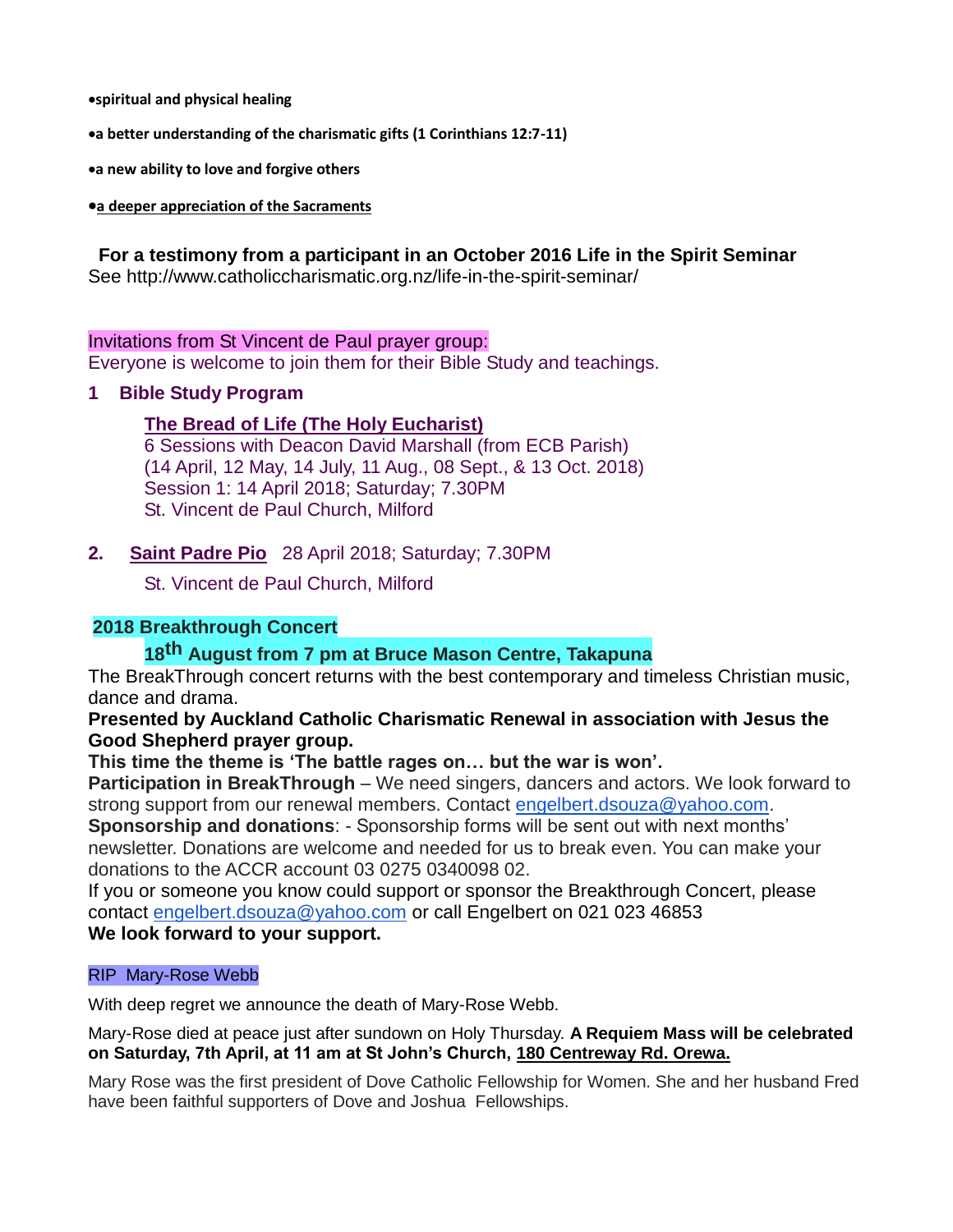#### **Final request: Margaret Foster**

Before her death Zoe passed on to Service group a carton of notebooks that had belonged to Margaret Foster. These appear to be prayer journals but there may be prophecies included. If anyone would like to have these to read please contact Deidre Broome, at aucklandccr@gmail.com

#### **ACCR Prayer intentions**

Service group Diana Ingle, National Service Committee and all CCR Leaders For the intentions of ISAO and ICCRS New members for Service Group Life in the Spirit seminars Prayer group leaders and prayer group initiatives For all members of the renewal who are sick Youth, particularly those involved in CCR Conversion of ISIS leaders and members Persecuted Christians

# Regular events

**Prayer groups:** See website for meeting places and times. **[http://www.catholiccharismatic.org.nz](http://www.catholiccharismatic.org.nz/)**

#### 2017 -2018 Schools of Discipleship

**New school to begin soon: at** Maria Assumpta, **Beach Haven Parish**.

**Herne Bay and Ponsonby parishes:Completed. Watch this space for info on a new school.**

**East Coast Bays: completed**

.

**St John Vianney, Hillsborough: Sundays 4.30pm. Contact Viveka** viveka.d@icloud.com

**St Dominics, Blockhouse Bay: completed. Watch this space for info on a new school.**

**St Marks, Pakuranga, Thursdays 7.30pm. Contact Gerard De Silva** desilva.sriyan@gmail.com

**St Marys, Papakura Youth,** Wednesday 7pm. **Contact Mike Lobo mlobo@titan.co.nz**

**New school to begin soon: at** Maria Assumpta, **Beach Haven Parish**.

**Please contact Mike Lobo mlobo@titan.co.nz or Kevin Farrell [kevinruthf@xtra.co.nz](mailto:kevinruthf@xtra.co.nz) for info re Schools of Discipleship.**

Healing Ministry: Available after the 7.30pm Mass every 3<sup>rd</sup> Thursday at St Thomas More Catholic Church, Glenfield. Enquiries Contact Ramiz 027 201 0302.